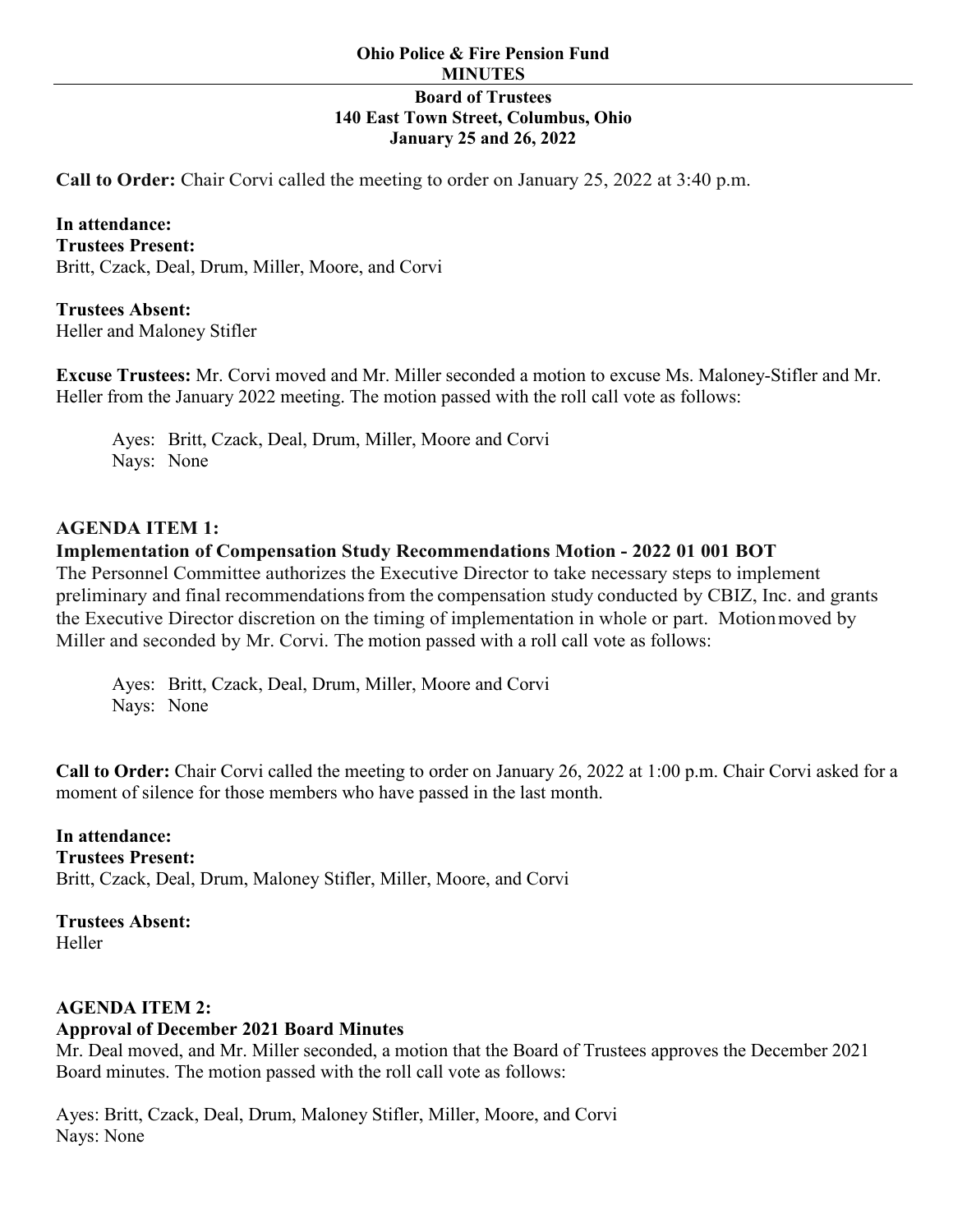### **Board of Trustees 140 East Town Street, Columbus, Ohio January 25 and 26, 2022**

#### **AGENDA ITEM 3: Executive Director's Report** Talking Points for the Executive Director 1/26/2022

# **PORTFOLIO UPDATE**

| As of $1/24$ : | \$18.8 billion |
|----------------|----------------|
|                |                |

- End of December value: \$19.4 billion (all time high)
- End of November value: \$19.0 billion

# **1099 mailings**

- The 1099-R tax forms have been mailed to our retirees
- We have posted printing instructions to our website, in both our news feed and on the Member Self-Serve portal

# **Carfagna resigning**

- ORSC Chair Rep. Rick Carfagna has announced his resignation from the legislature
- His support of public pensions and OP&F will be greatly missed and we appreciate all the work he has done and willingness to hear our viewpoints.

## **OP&F COVID numbers**

• Since Dec. 1 there have been 15 staff with COVID and 23 staff exposures requiring quarantine.

# **HELPS act**

- We expect that the federal HELPS Act (Healthcare Enhancement for Local Public Safety Officers) will see movement toward passage this year.
- OP&F has been advocating for an update and improvement from the original 2006 legislation, which allowed a \$3,000 tax exclusion to assist with retiree health care costs
- We are hopeful that the new legislation will allow the exclusion for HRA plans like ours, and also increase the amount of the exclusion

# **AGENDA ITEM 4 – INVESTMENT COMMITTEE/BOARD**

Ms. Maloney Stifler read the Investment Committee/Board talking points

Items discussed or reviewed:

- Mr. Hall and Mr. Luke commented on the November and December month-end portfolio values, significant cash movements and year-to-date investment performance.
- Townsend discussed the Real Estate and the Real Assets Performance and Portfolio Reviews for periods ending September 30, 2021.
- Aksia TorreyCove provided an update on the Private Markets Co-Investment Program.

# Motions Approved:

- The Board approved the November  $30<sup>th</sup>$  and December 1<sup>st</sup>, 2021 Investment Committee/Board Minutes.
- The Board approved Townsend's recommendation to adopt the 2022 Real Estate Investment Plan.
- The Board approved Townsend's recommendation to adopt the 2022 Real Assets Investment Plan.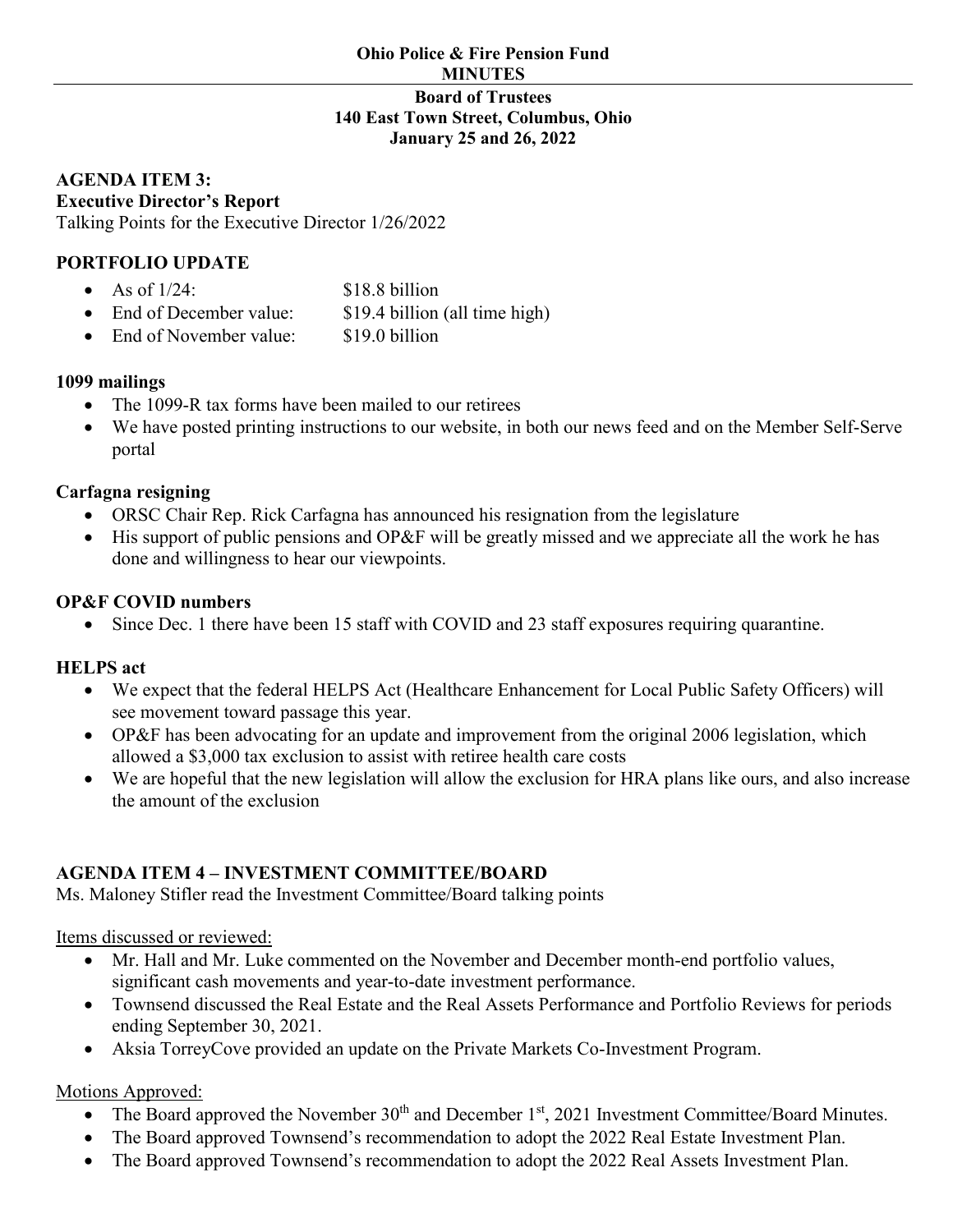#### **Ohio Police & Fire Pension Fund MINUTES**

### **Board of Trustees 140 East Town Street, Columbus, Ohio January 25 and 26, 2022**

- The Board approved Staff's and Aksia TorreyCove's recommendation for a capital commitment of up to \$35,000,000 to Francisco Partners Fund VII, L.P.
- The Board approved Staff's and Aksia TorreyCove's recommendation for a capital commitment of up to \$35,000,000 to The Veritas Capital Fund VIII, L.P.

# **AGENDA ITEM 5 – DISABILITY COMMITTEE**

Mr. Britt read the Disability Committee talking points:

Motions approved:

- The Board approved the Disability Committee Minutes for November 30, 2021.
- The Board approved the 2021 Annual Mandatory Disability Experience Report for filing with appropriate public officials.
- The Board approved one (1) Death Benefit Fund case and one (1) was disapproved.
- The Board approved seven (7) Initial Determination Hearings, two (2) were disapproved and one (1) was postponed for re-examination.
- There were no Reconsideration Hearings.
- The Board approved the two (2) Appeal Hearings.
- The Board approved the Disability Reporting Waivers List.

Open discussion:

There was none.

# **AGENDA ITEM 6 – BENEFIT COMMITTEE**

Mr. Miller read the Benefit Committee talking points:

Motions approved:

• The Committee approved the Benefits Committee Minutes for August 24, 2021.

Items received/reviewed:

• Ms. Harville presented the 4th Quarter 2021 DROP Experience Report to the Committee.

Open discussion:

• There was none.

# **AGENDA ITEM 7 – PERSONNEL COMMITTEE**

Mr. Miller read the Personnel Committee talking points:

Items Reviewed:

The committee reviewed the following items:

• Compensation Study Recommendations

Motions Approved:

The committee approved the following items: